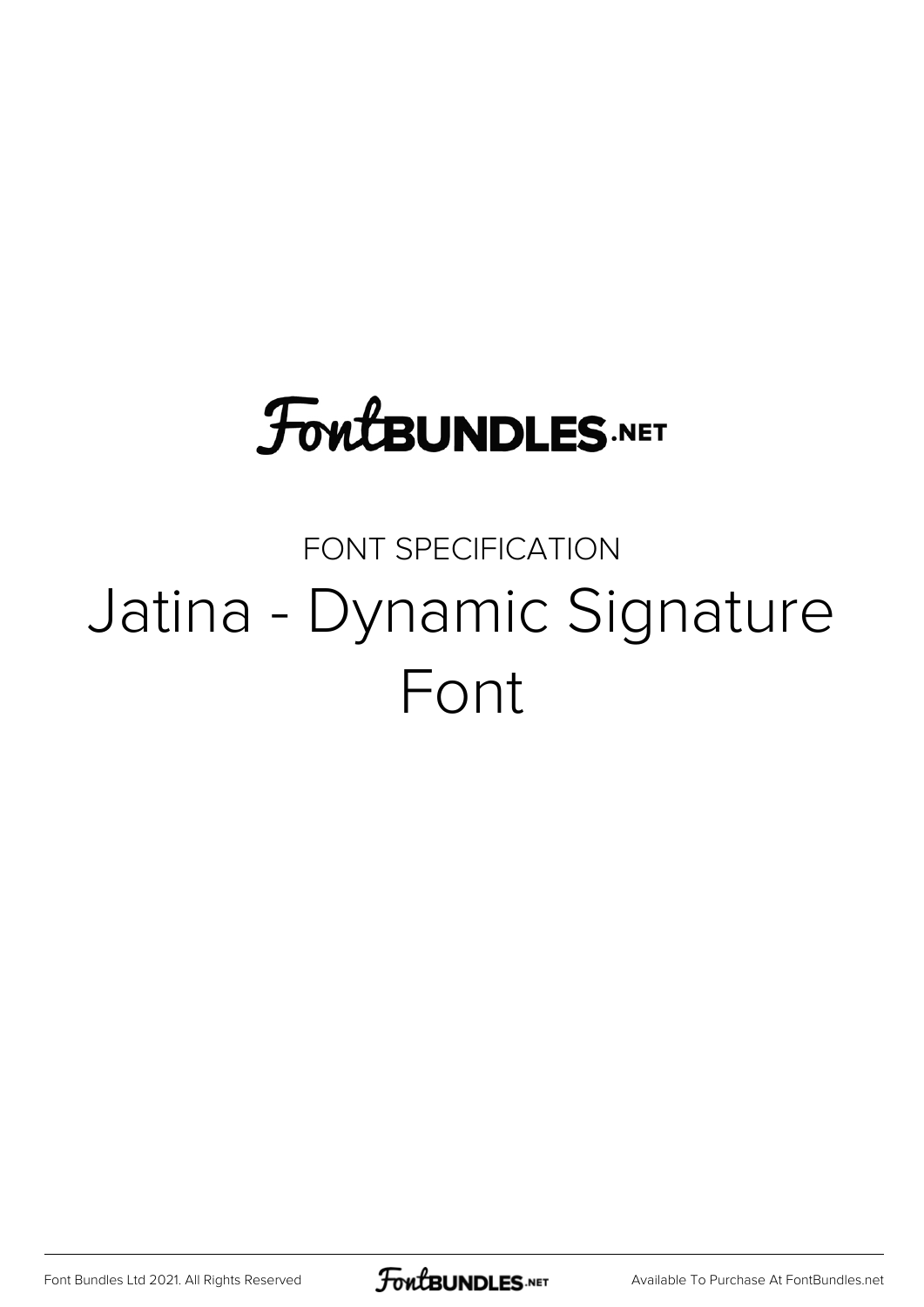#### Jatina Script - Regular

**Uppercase Characters** 

## ABCDEFEHIJKLMNDPQRS TUUWXYZ

Lowercase Characters

**Numbers** 

Punctuation and Symbols

All Other Glyphs

 $\sqrt{2}$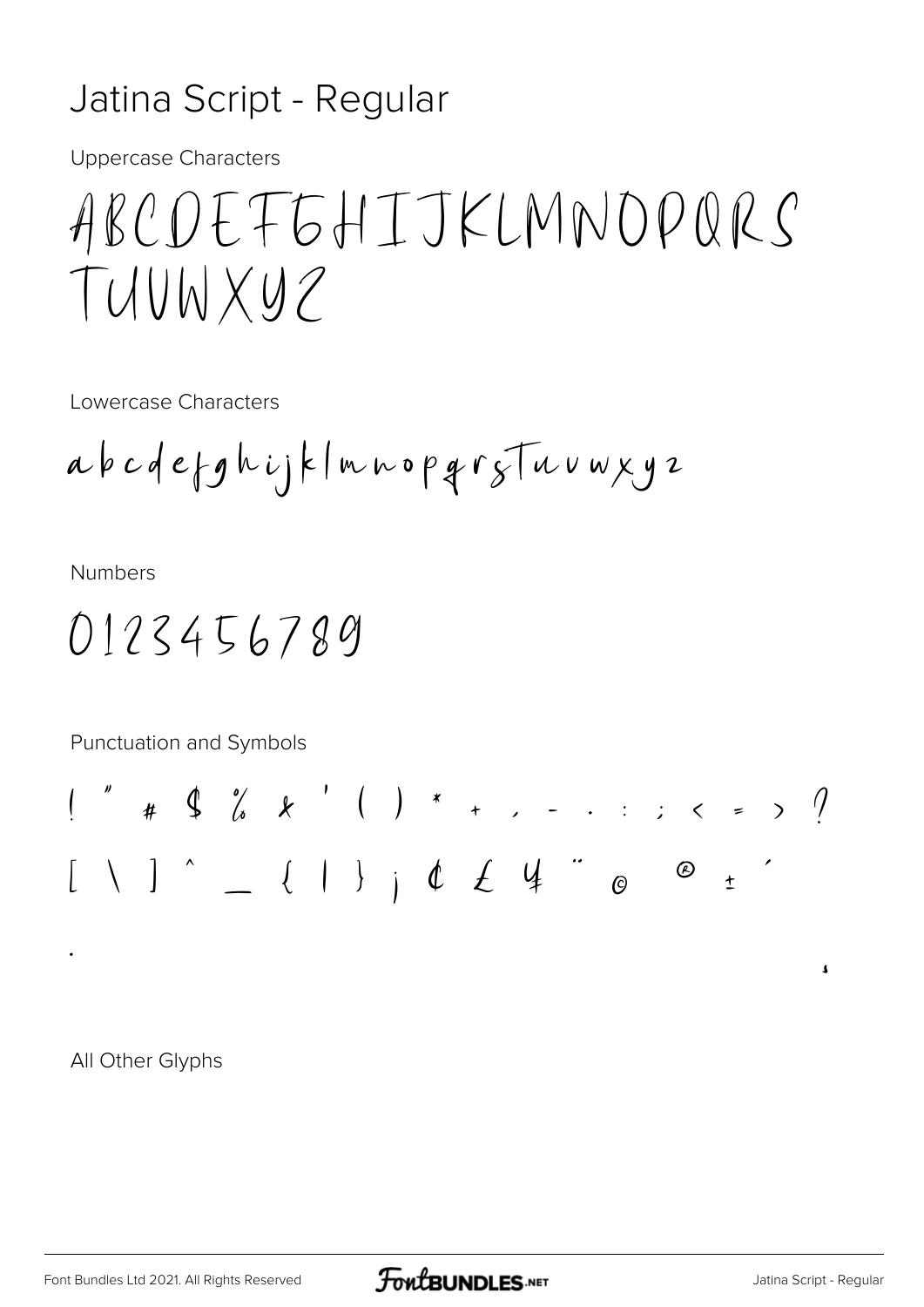# $\ddot{A}$   $\ddot{A}$   $\ddot{A}$   $\ddot{A}$   $\ddot{A}$   $\ddot{C}$   $\ddot{C}$ É Ê Ë Ì Í Î Ï Ð Ñ Ò Ó Ô Õ Ö × Ø Ù Ú Û Ü Ý Þ ß à á â ã ä å æ ç è é ê ë ì í î ï ð ñ ò ó ô õ ö ÷ ø ù ú û ü ý þ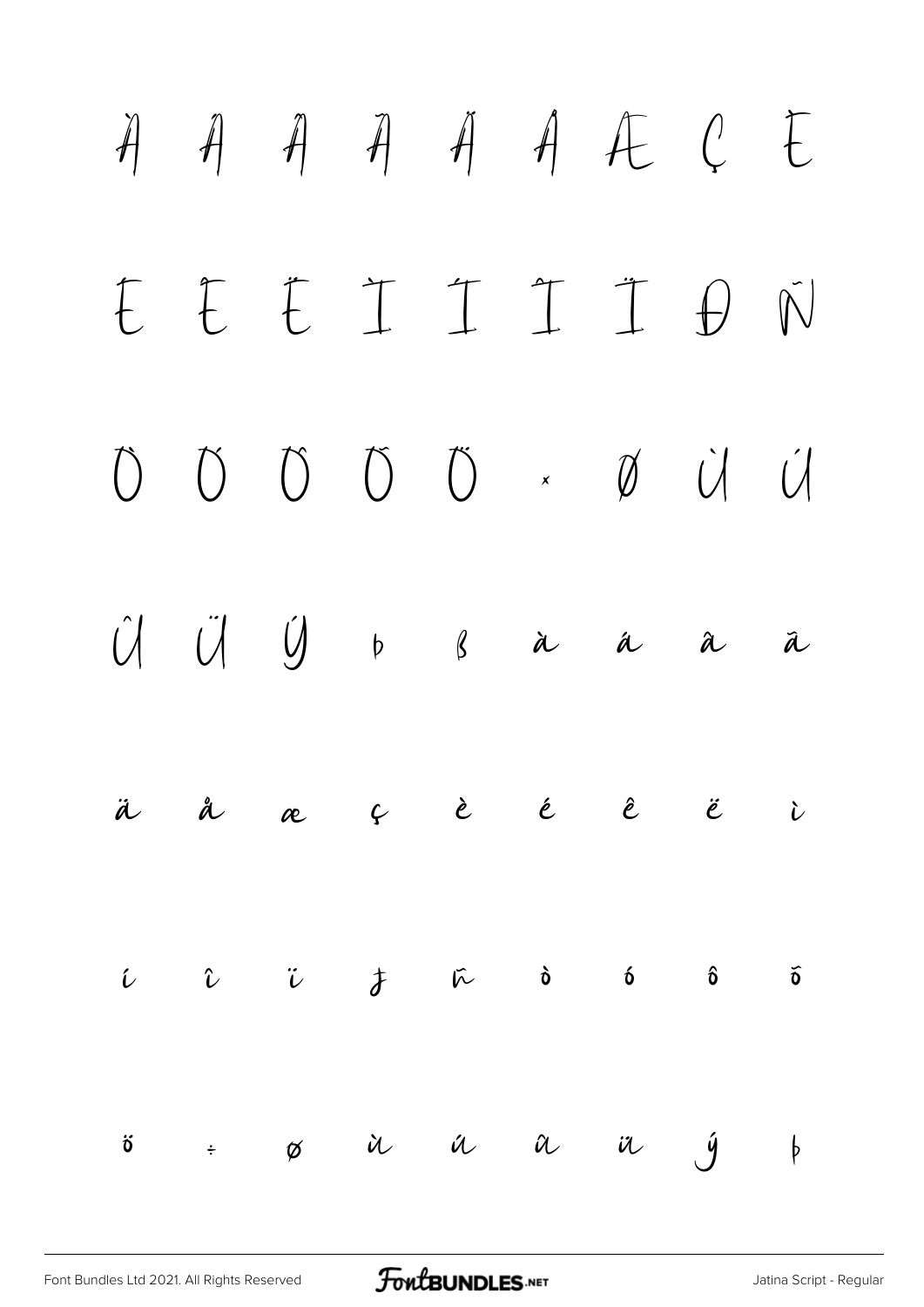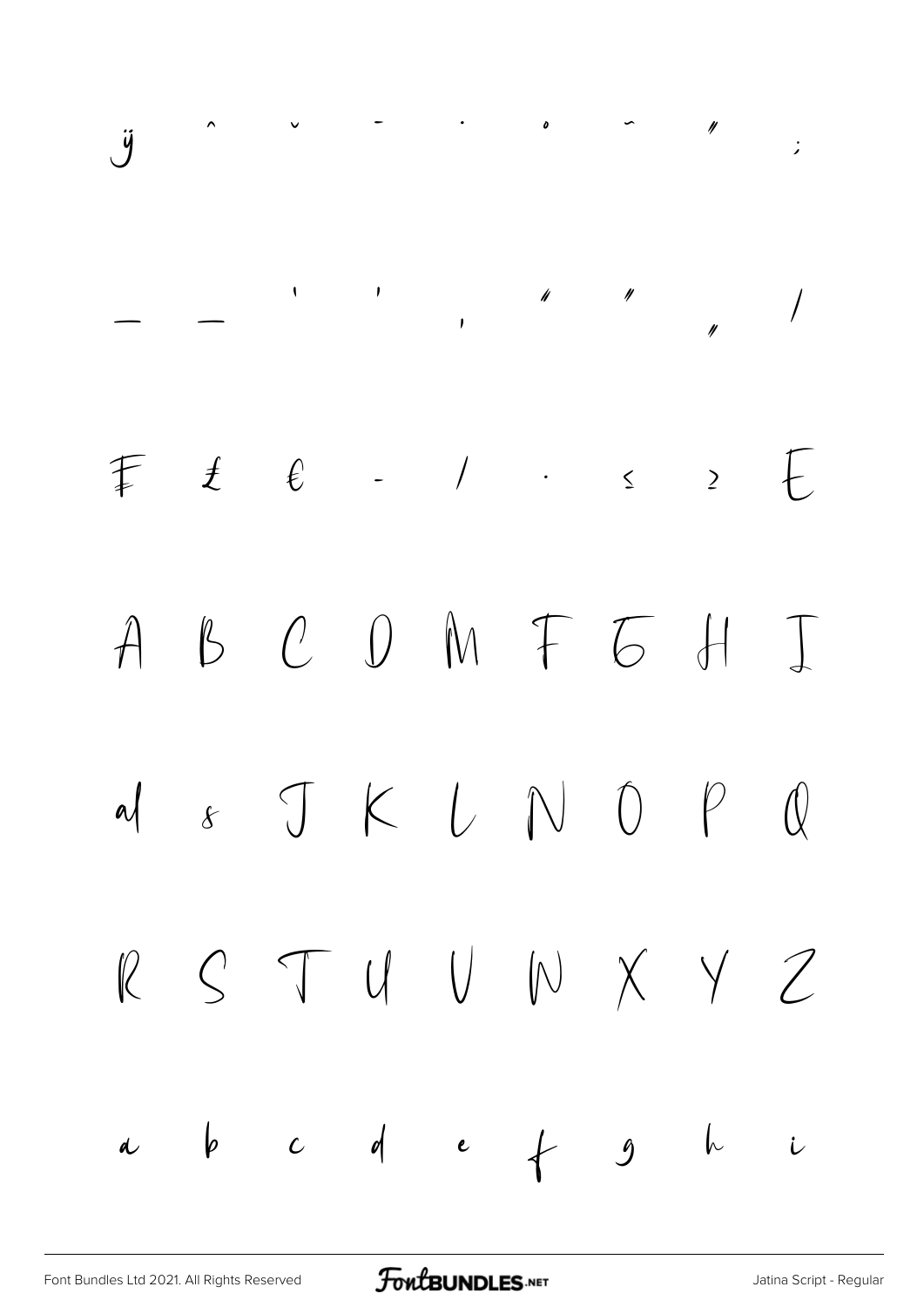